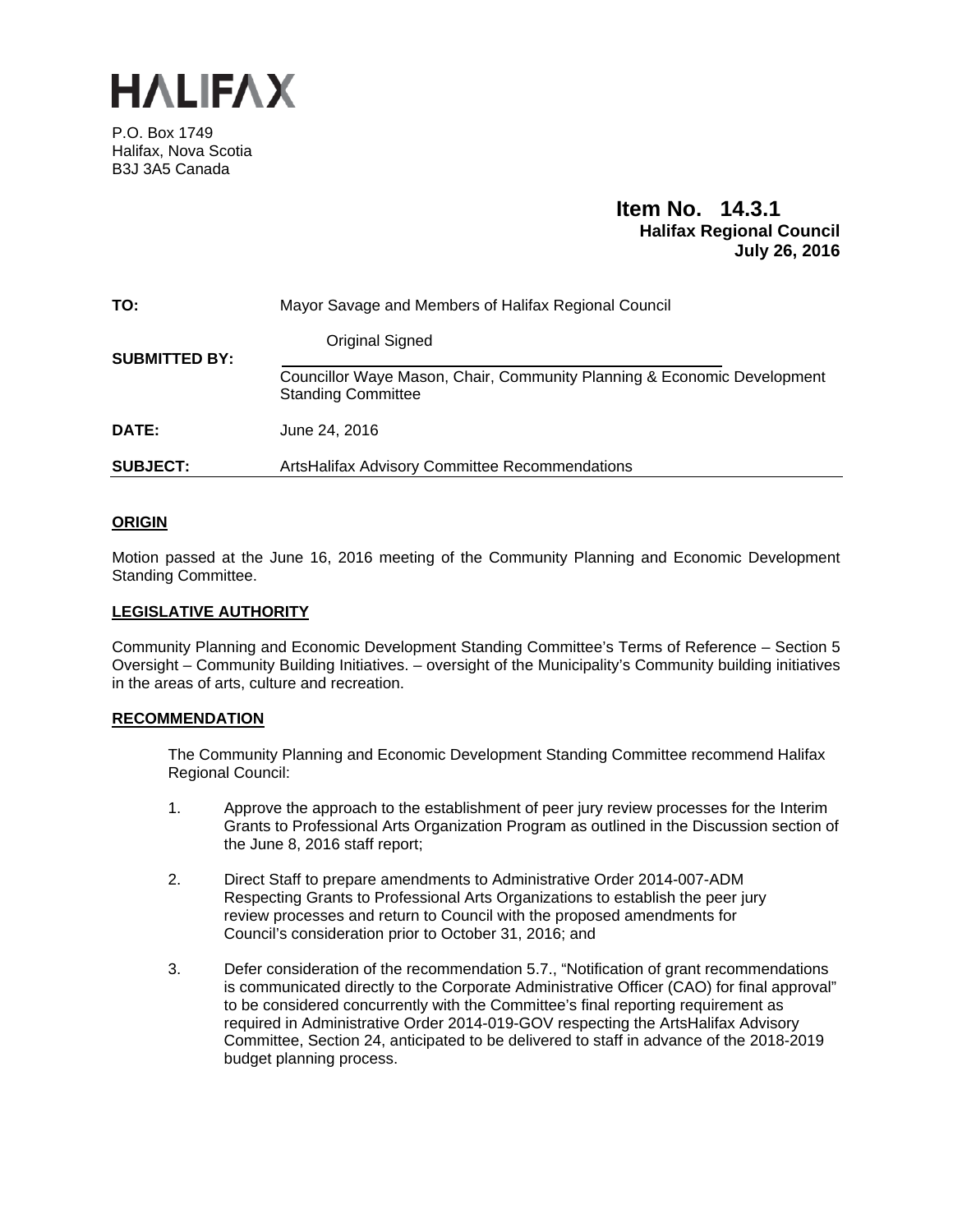#### **BACKGROUND**

A staff report was brought forward to the June 16, 2016 meeting of the Community Planning and Economic Development Standing Committee for the Committee's consideration.

#### **DISCUSSION**

Staff was in attendance and responded to questions from the Committee. The Committee expressed concern in regard to deferring ArtsHalifax Advisory Committee's Recommendation 5.7 as per staff's recommendation 3.

A discussion ensued whether to vote on each recommendation separately, which may result in the report being referred back to staff and, therefore, would cause a delay in this matter being considered by Regional Council. The Committee was cognizant that amendments to the Administrative Order to establish the peer jury review processes have to be considered by Council prior to October 31, 2016 to be in effect for next year's grant recommendations. Therefore, the Committee agreed to advance the report to Regional Council without delay, and for further discussion.

#### **FINANCIAL IMPLICATIONS**

There are no financial implications associated with this report. The attached staff report addresses financial implications.

#### **COMMUNITY ENGAGEMENT**

The Community Planning and Economic Development Standing Committee is a Committee of Regional Council comprised of six Councillors. The meetings are open to the public and the Committee's agendas, minutes, and reports can be viewed at Halifax.ca

#### **ENVIRONMENTAL IMPLICATIONS**

None.

#### **ALTERNATIVES**

The Committee did not provide alternatives. The attached staff report provides alternatives.

#### **ATTACHMENTS**

Attachment 1: Staff report dated June 8, 2016.

A copy of this report can be obtained online at http://www.halifax.ca/council/agendasc/cagenda.php then choose the appropriate meeting date, or by contacting the Office of the Municipal Clerk at 902.490.4210, or Fax 902.490.4208.

Report Prepared by: Sheilagh Edmonds, Legislative Assistant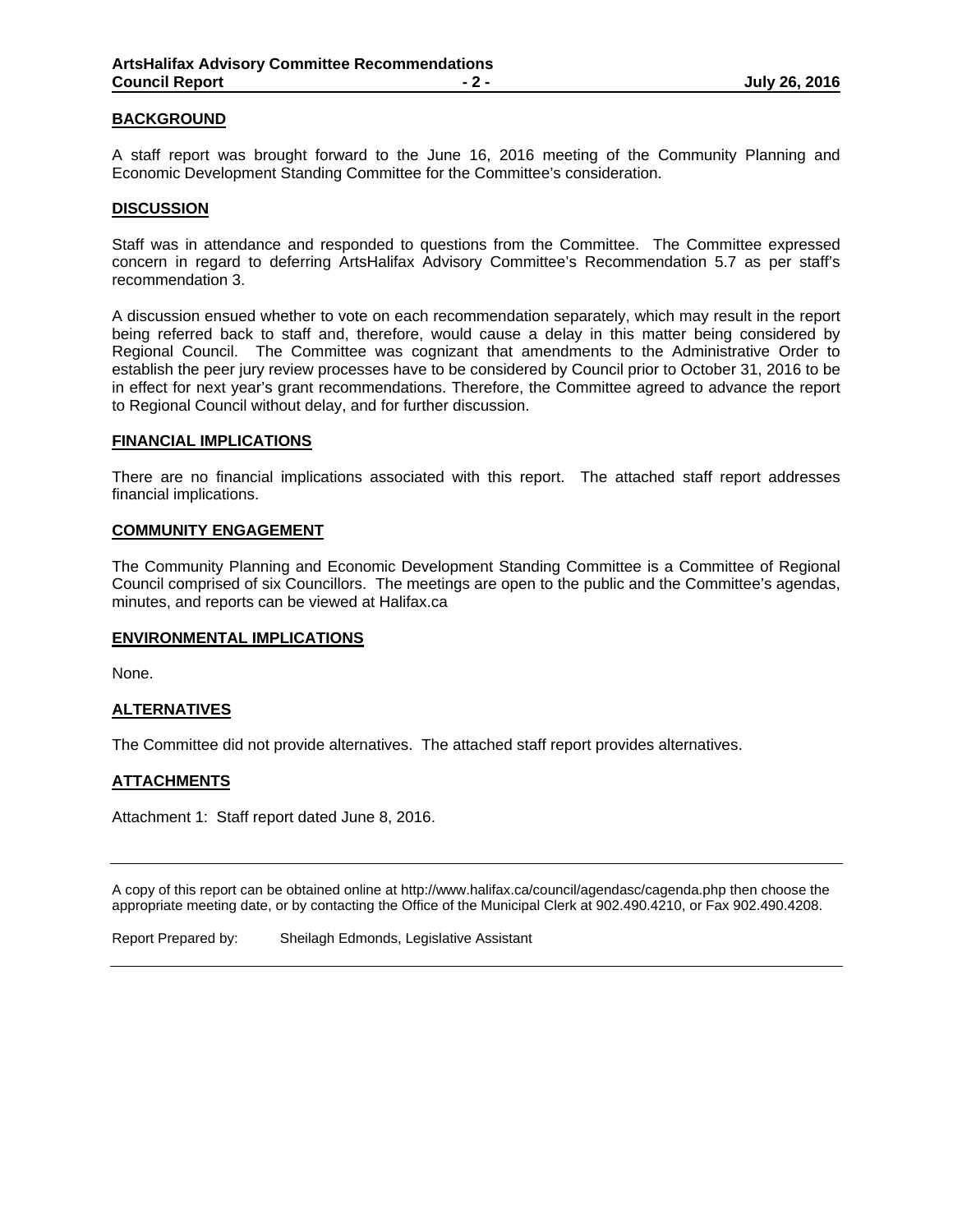

P.O. Box 1749 Halifax, Nova Scotia B3J 3A5 Canada

Item No.

**Community Planning & Economic Development Standing Committee June 16, 2016**

| TO:                  | Chair and Members of Community Planning and Economic Development<br><b>Standing Community</b> |
|----------------------|-----------------------------------------------------------------------------------------------|
|                      | Original Signed by:                                                                           |
| <b>SUBMITTED BY:</b> | Brad Anguish, Director, Parks & Recreation                                                    |
| DATE:                | June 8, 2016                                                                                  |
| SUBJECT:             | ArtsHalifax Advisory Committee Recommendations                                                |

### **ORIGIN**

May 12, 2015 Regional Council Motion:

**MOVED** by Councillor Mason, seconded by Councillor Watts that Halifax Regional Council:

1. Adopt Administrative Order 2014-019-GOV, "ArtsHalifax Advisory Committee Administrative Order" as outlined in Attachment 1 the Community Planning and Economic Development Standing Committee report dated April 20, 2015 (as amended to remove Section 12 (c)).

2. Amend the Administrative Order to delete section 17 and subsequently renumber the Administrative Order accordingly for clarity in regard to the Committee's role as a staff advisory committee.

3. Approve the consolidation of the current public art annual operating programs (open projects and artist in residencies) and the associated budget of \$60,000 into the Interim Grants to Professional Arts Organizations Program, subject to the procedural conditions outlined in Administrative Order 2014-007- ADM, "the Administrative Order on Grants to Professional Arts Organizations"; and

4. Approve the approach for remaining Special Arts and Culture Advisory Committee recommendations as outlined in Table 2 of the March 17, 2015 staff report. **MOTION PUT AND PASSED**

### **LEGISLATIVE AUTHORITY**

*Halifax Regional Municipality Charter,* Subsection 21(1): "The Council may establish standing, special and advisory committees".

*Community Planning and Economic Development Standing Community Terms of Reference*- Section 5, Oversight- Community Building Initiatives.

*Administrative Order 2014-019-GOV*, *Section 22:* A report making recommendations on the peer jury assessment process for the Interim Professional Arts Grant Program shall be submitted to staff by December 31, 2015.

**RECOMMENDATION ON PAGE 2**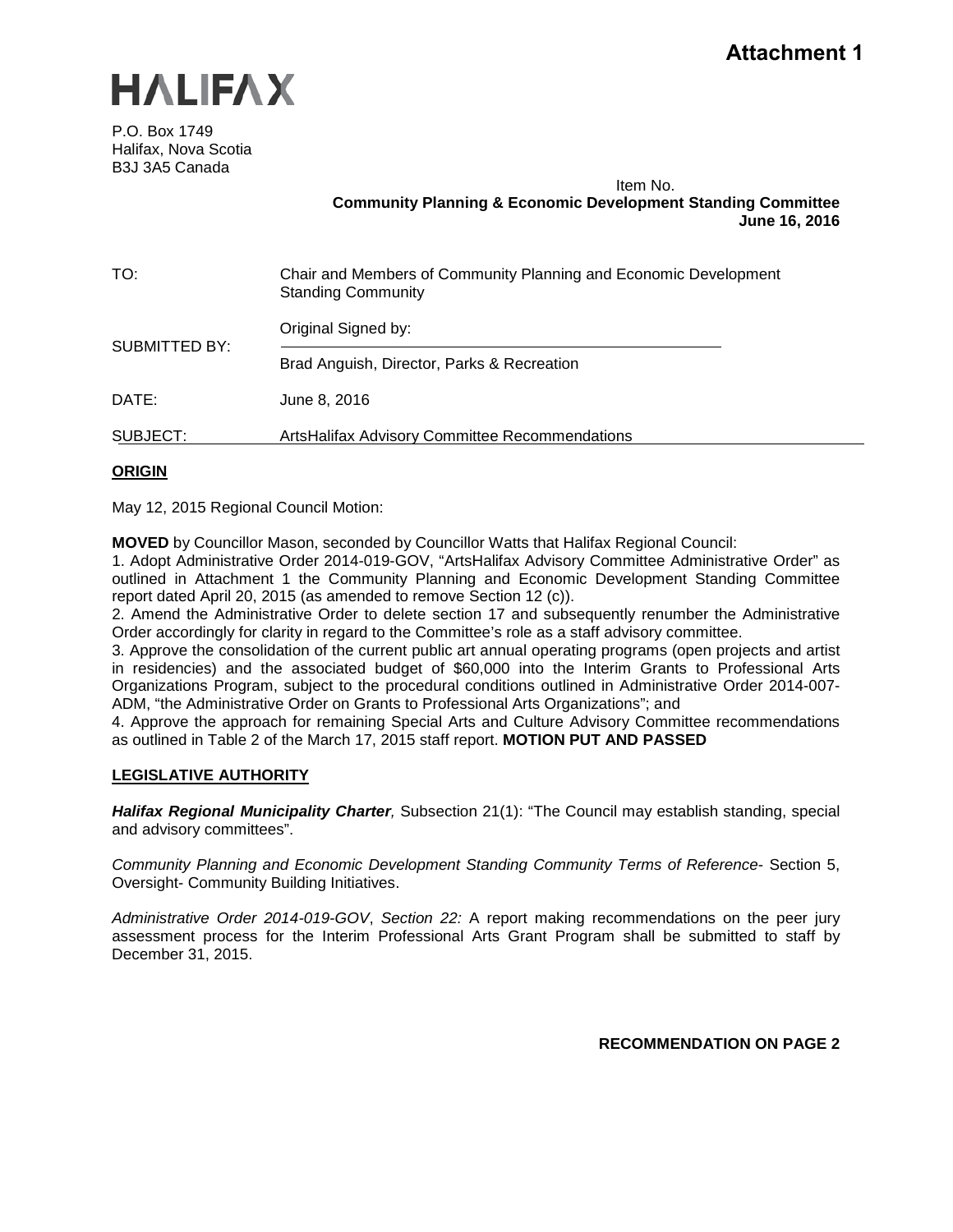#### **RECOMMENDATION**

It is recommended that the Community Planning and Economic Development Standing Committee recommend that Halifax Regional Council:

- 1. Approve the approach to the establishment of peer jury review processes for the Interim Grants to Professional Arts Organization Program as outlined in the Discussion section of this report;
- 2. Direct staff to prepare amendments to Administrative Order 2014-007-ADM Respecting Grants to Professional Arts Organizations to establish the peer jury review processes and return to Council with the proposed amendments for Council's consideration prior to October 31, 2016; and
- 3. Defer consideration of the recommendation 5.7., "Notification of grant recommendations is communicated directly to the Corporate Administrative Officer (CAO) for final approval" to be considered concurrently with the Committee's final reporting requirement as required in Administrative Order 2014-019-GOV respecting the ArtsHalifax Advisory Committee, Section 24, anticipated to be delivered to staff in advance of the 2018-2019 budget planning process.

### **BACKGROUND**

In the report presented to Regional Council on April 29, 2014 recommendations of a previous Special Arts and Culture Advisory Committee (SACAC) were organized into two distinct timelines for considerationthose to be addressed immediately within existing municipal administrative processes; and those which required further consideration and would be deferred until such time as the necessary elements were in place to address them. Included in the latter category was the recommendation that the Municipality implement peer jury review processes 'for the consideration of merit of applications'. Currently, the Municipality's Community Grants and Special Events grant programs apply a staff review process that intakes and scores applications, culminating in a series of staff award recommendations to the HRM Grants Committee or the HRM Special Events Advisory Committee for further review and deliberation, before being directed to Regional Council for approval.

One of the SACAC recommendations outlined that the development of a peer review process specific to arts and culture grants administration should be informed by subject matter experts. Subsequently, at the May 12, 2015 meeting, Regional Council approved the terms of reference for the ArtsHalifax Advisory Committee. The terms of reference for the ArtsHalifax Committee were developed such that the first task of the new Committee would be the research of best practices for peer jury review and the development and delivery of a series of recommendations to staff prior to December 31, 2015. The Committee has met their prescribed timeline, and the Committee's recommendations are included in Attachment 1.

#### **DISCUSSION**

The recommendations of the ArtsHalifax Committee are enumerated within the body of this report. In addition to the background provided regarding the value of peer juries within the professional arts context, the Committee has identified 27 points of procedural consideration as the basis of its overall recommendation to staff on the implementation of a peer jury. Further to the implementation of its recommendations, the Committee is proposing a phased schedule of Initial Implementation and Full Integration.

In responding to the Committee's recommendations, staff has utilized the same approach and categorized the individual recommendations made by the Committee as either Initial Implementation or Full Integration. Due to the number of recommendations made by the Committee, and the amount of resources required for implementation, and given that the 2016-2017 Interim Grants to Professional Arts Organizations Program has closed, it is recommended that the Initial Implementation phase begin in the spring of 2017-2018.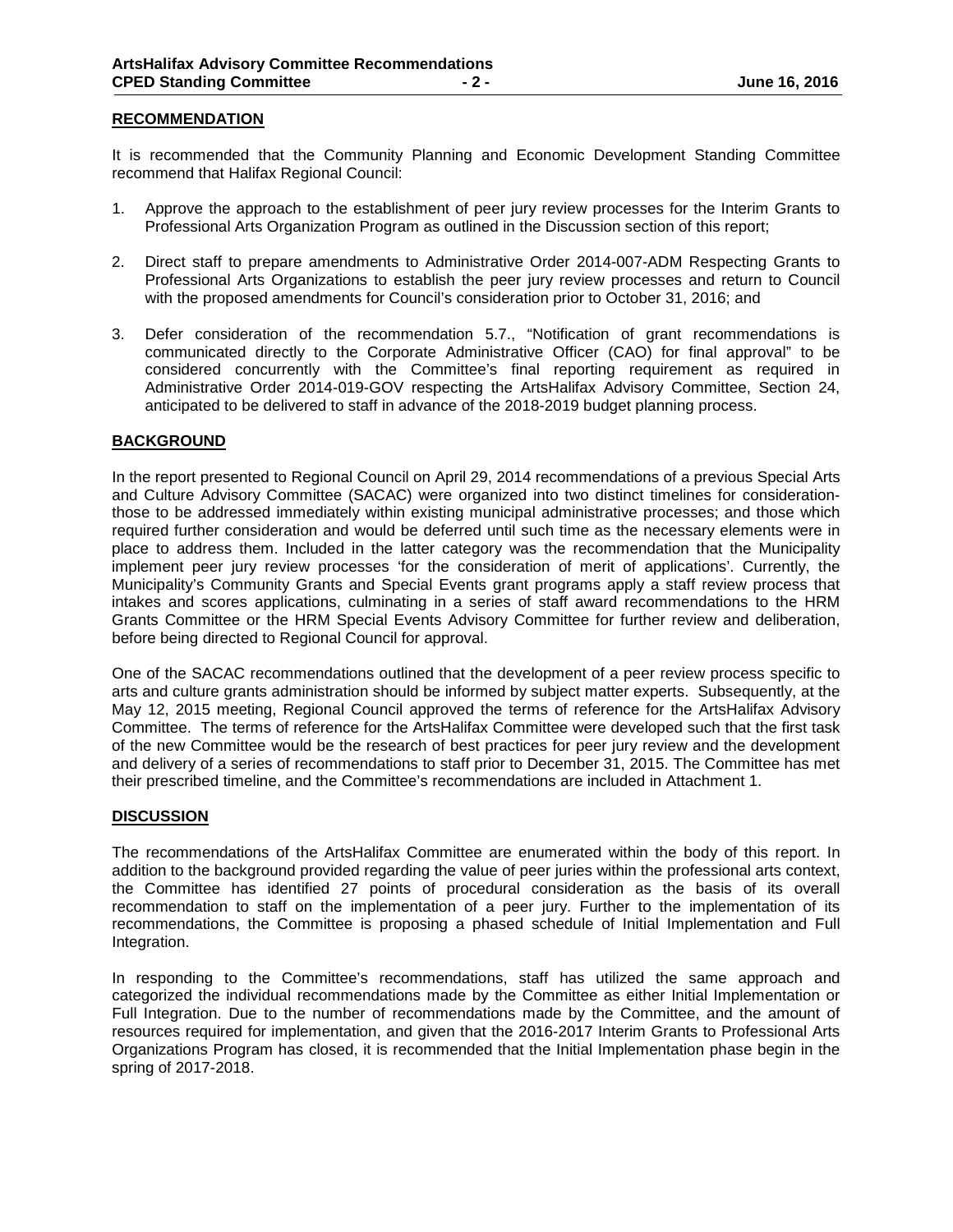### **PHASE 1: INITIAL IMPLEMENTATION**

#### **Recommendations for 2017-2018 Implementation: Definitions**

**2.1** Peers will perform the assessment.

**Note on Recommendation 2.1**: On April 29, 2014 Regional Council passed a motion directing staff to initiate the creation of an arts and culture sector advisory Committee with a peer jury process. Subsequently, through the adoption of Administrative Order 2014-019-GOV, Regional Council has requested that the ArtsHalifax Committee make recommendations on peer jury review, and has indicated support to integrate a peer jury review to the assessment process for the Interim Grants to Professional Arts Organizations program. Staff concurs with the definition of 'peer' as outlined in Attachment 1.

| Recommendations for 2017-2018 Implementation: Jury Selection and Composition |                                                                                                                                                  |
|------------------------------------------------------------------------------|--------------------------------------------------------------------------------------------------------------------------------------------------|
| 3.1                                                                          | The Program officer shall disseminate an open call for jurors.                                                                                   |
| 3.2                                                                          | Peer jury applicants will be asked to identify themselves and relevant information.                                                              |
| 3.3                                                                          | Prospective jurors will identify any potential conflict of interest.                                                                             |
| 3.4                                                                          | The Program Officer will review and assess potential conflicts of interest.                                                                      |
| 3.5                                                                          | The Program Officer will select the Peer Assessors.                                                                                              |
| 4.1                                                                          | Separate juries will assess Operating and Project grants.                                                                                        |
| 4.2                                                                          | Juries will consist of at least three and no more than five people, facilitated by the<br>Program Officer.                                       |
| $4.3 \mid$                                                                   | Whenever possible, the variety of artistic disciplines and experience in the applications<br>will be reflected in the selection of jury members. |
| 4.4                                                                          | The composition of juries will be guided by values of diversity of practice, culture,<br>age and gender equity.                                  |
| 4.5                                                                          | A juror shall sit on no more than one jury every two years.                                                                                      |

#### **Notes on ArtsHalifax Recommendations: Jury Selection and Composition**:

In order to integrate the peer jury process, AO 2014-007-ADM would require amendments. The peer jury would assess applications using the current evaluation criteria as set out in Section 13 of the Administrative Order. The peer jury would provide advice to staff, who would then present recommendations to the Grants Committee, followed by Regional Council, in keeping with the existing process.

The revisions to the Administrative Order would direct the CAO, or his delegate, to establish a roster of potential jurors on a bi-annual basis, from which a peer jury could be drawn. The appointments would be short-term in nature, lasting only for one cycle of grant applications. The amendments would establish the process by which these individuals would be solicited, and the criteria they would be required to meet to be eligible. It would also establish rules around conflict of interest.

**3.1, 3.2, 4.1, 4.2, 4.3, 4.4, and 4.5:** As noted, the proposed amendments to Administrative Order 2014- 007-ADM would establish the process for soliciting interest from potential jurors. Staff will select the jurors from the active roster for each of the two program streams and will attempt to balance the makeup of the jury in relation to artistic discipline, regional perspective, cultural and gender diversity.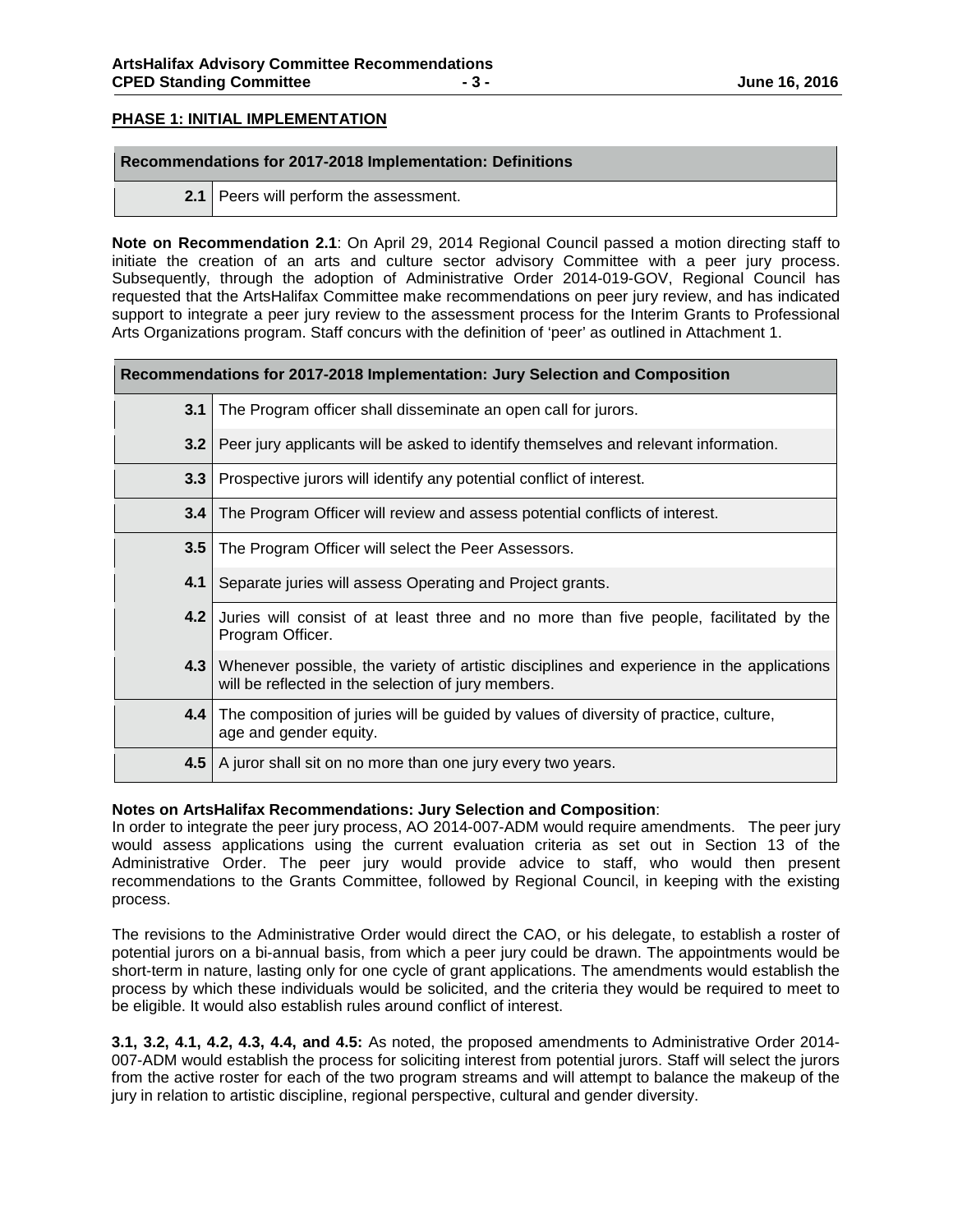**3.3 and 3.4:** Interested applicants to the advertised recruitment would be asked to self-identify potential conflicts of interest as part of their submission. The amendments to Administrative Order 2014-007-ADM would also include provisions regarding conflict of interest

**3.5:** The amendments to Administrative Order 2014-007-ADM would provide that the members of the peer jury will be selected by the CAO or his delegate.

| Recommendations for 2017-2018 Implementation: Adjudication |                                                                                                                                                                                                                            |
|------------------------------------------------------------|----------------------------------------------------------------------------------------------------------------------------------------------------------------------------------------------------------------------------|
| 5.1                                                        | Jurors are provided the applications, evaluation form, Conflict of Interest Disclosure<br>Form, and related materials to review.                                                                                           |
| 5.2                                                        | Jurors discuss each application as facilitated by the Program Officer.                                                                                                                                                     |
| 5.3                                                        | After discussion, Jurors provide their individually assessed application-scores to the<br>Program Officer.                                                                                                                 |
| 5.4                                                        | During a break, the Program Officer will aggregate these scores into an overall score<br>for each recommended applicant, resulting in a rank order of all applicants.                                                      |
| 5.5                                                        | The Jury then reviews the rank of all applicants and available funds then proceeds to<br>recommend funding amounts (on the basis of the rank order agreed to by the jurors)<br>until these funds have been fully depleted. |
|                                                            | 5.6 Peer assessors must treat both the material that they review and any discussions<br>related to their assessment as confidential.                                                                                       |
| 5.8                                                        | Applicants are informed of the jury's decision in writing.                                                                                                                                                                 |
| 5.9                                                        | The names of jurors will be kept confidential until three months after a given<br>grant deadline.                                                                                                                          |

### **Notes on ArtsHalifax Recommendations: Adjudication**

**5.1, 5.2, 5.3, 5.4, 5.5, 5.6, and 5.9:** Generally, the ArtsHalifax recommendations reflect those processes that have been used in peer review committees for public art competitions as well as for internal (staffmediated) selection processes under the Municipality's Community Grants Program. These are recognized as best practice standards for group assessment, and have also been employed internally in adjudicating the 2014-2015, 2015-2016 and 2016-2017 Interim Grants to Professional Arts Organizations processes.

**5.8**: The peer jury will make informed, expert recommendations on funding awards to staff, who will present those recommendations to the Grants Committee for direction to Regional Council. The decisions of Regional Council represent the final decision relative to the assessment process of the Grants to the Professional Arts Organizations program. Once conferred, staff will alert all applicants to the decisions of Regional Council.

| Recommendations for 2017-2018 Implementation: Administration |                                                                                                                                                                                                                            |  |
|--------------------------------------------------------------|----------------------------------------------------------------------------------------------------------------------------------------------------------------------------------------------------------------------------|--|
|                                                              | <b>6.3</b> The Program Officer will generate the following documents:<br>• Peer Jury Nomination/Application Form<br>• Copy of Peer Assessment Guidelines<br>• Conflict of Interest Disclosure Form<br>• Jury Feedback Form |  |
|                                                              | 7.1 The Program Officer will submit a report for annual assessment.                                                                                                                                                        |  |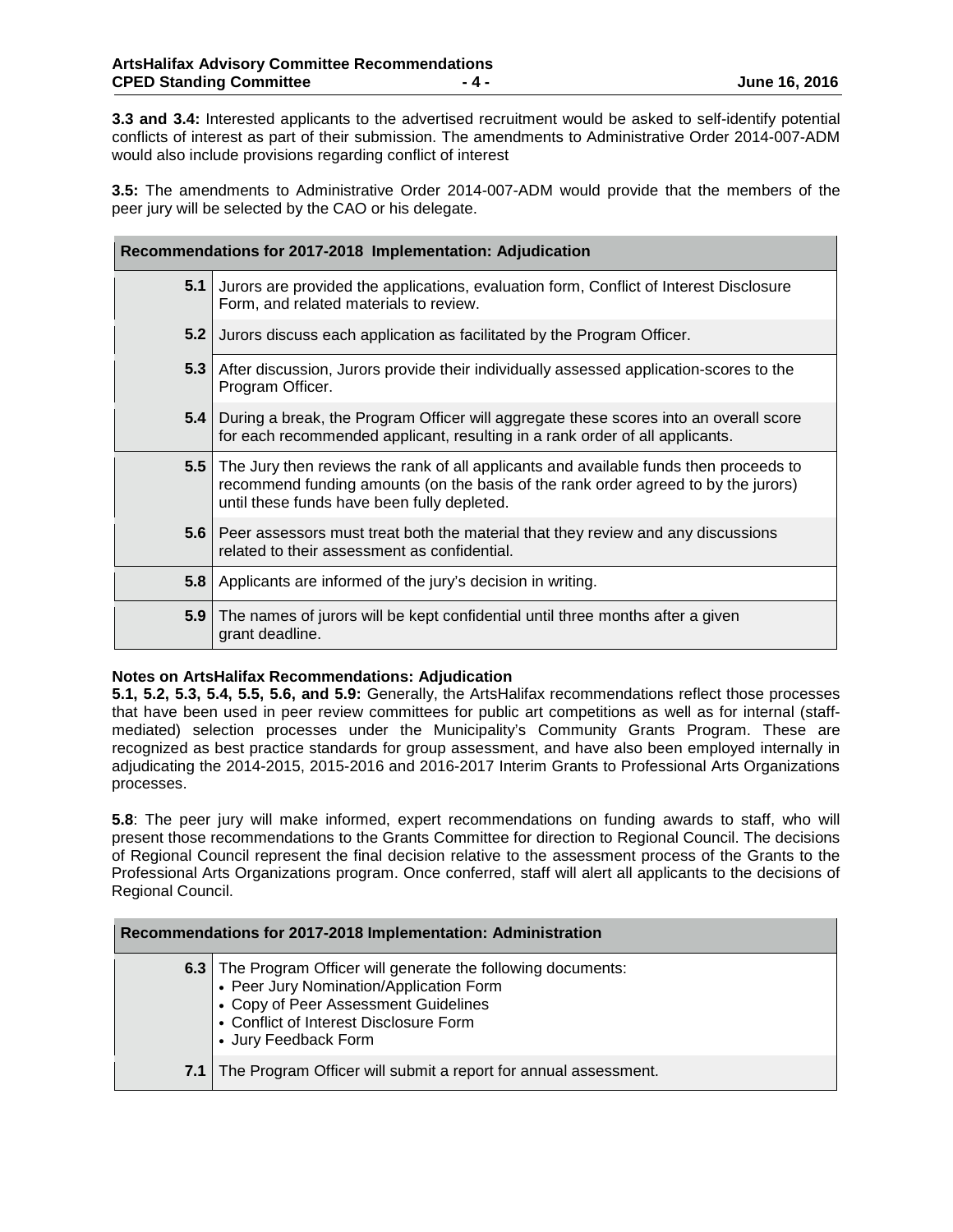### **Notes on ArtsHalifax Recommendations: Administration**

**6.3:** HRM staff will generate the documents as described; the nomination/application form will be released annually as a call for prospective jurors to be added to the active roster; the peer assessment guidelines, conflict of interest disclosure form and jury feedback form will accompany the submission packages sent to the jurors for each particular selection committee. The peer assessment guidelines, conflict of interest disclosure form and jury feedback form will accompany the submission packages sent to the jurors for each particular selection committee.

**7.1:** Once the recommendations are determined and the report generated, staff will compile feedback from the jurors as well as HRM's assessment of the process, and will inform ArtsHalifax on the outcome of the peer review process and any challenges that may have been experienced.

### **NOT RECOMMENDED FOR 2017-2018 IMPLEMENTATION**

| Elements Proposed by ArtsHalifax not Recommended for 2017-2018 Implementation |                                                                                                                                                                                 |  |
|-------------------------------------------------------------------------------|---------------------------------------------------------------------------------------------------------------------------------------------------------------------------------|--|
|                                                                               | 2.2   Peer Assessors will be remunerated.                                                                                                                                       |  |
|                                                                               | 5.7 Notification of grant recommendations is communicated directly to the Corporate<br>Administrative Officer (CAO) for final approval, immediately following the jury process. |  |
| 7.2 <sub>1</sub>                                                              | ArtsHalifax will submit an annual report to Regional Council.                                                                                                                   |  |
|                                                                               | 7.3 Additional Labour will be hired to facilitate the needs of the jury and ArtsHalifax.                                                                                        |  |

#### **Notes on ArtsHalifax Recommendations Not Recommended for 2017-2018 Implementation:**

**2.2:** HRM does not currently remunerate volunteers who sit on the various committees and provide valuable advice and service to municipal programs. Due to the variety of municipal committees, there are a range of skills and experiences that are recruited to fill the positions.

Under Section 15(2) of Administrative Order 35, the HRM Procurement Policy, for the procurement of "Special Services - Professional Services (i.e. Architectural, Engineering, Communications, IT, Human Resources) "peer jurors" may be considered "consultants" and acquired by staff through a Request for Qualifications, as "the acquisition of goods, services, construction and facilities with a value of at least \$1,000 but less than \$15,000". The service being provided would be the "review and recommendation" of grant awards to staff and is thereby a "service" as defined in the Procurement Policy. Remuneration of services would be acceptable should this method be undertaken. However, this method would change the approach for the selection process for peer jurors and is not in keeping with HRM's usual practice for the evaluation of grants or the selection of members for committees.

It is acknowledged that remuneration for peer jury panels is a best practice employed regionally, provincially and nationally; however, there is no precedent for providing payment to members of HRM arts and culture panels established for decision making on public art projects, the Poet Laureate appointment and past open arts projects. As well, Section 1.3.2 of the Public Art Policy, the guiding policy on "Ad Hoc Public Art Peer Juries", is silent to this issue. To recommend compensation for members of the peer jury would be inconsistent with existing processes, and would create an inequity with advisory committees generally. Therefore it is recommended that participation in peer juries be exclusively volunteer-based.

**5.7:** This item reiterates a recommendation made by the previous SACAC and responded to in the April 16, 2015 report to Regional Council. The exact original recommendation read, "*The decisions of the peer jury will be presented to the CAO for authorization and disbursement. Neither Regional Council nor ArtsHalifax will have final approval for funding decisions.* "The response at that time was that this was not feasible and that Regional Council held the sole authority to approve the budgets of the Municipality.

Under the existing municipal structure, a peer jury would effectively be making recommendations to staff,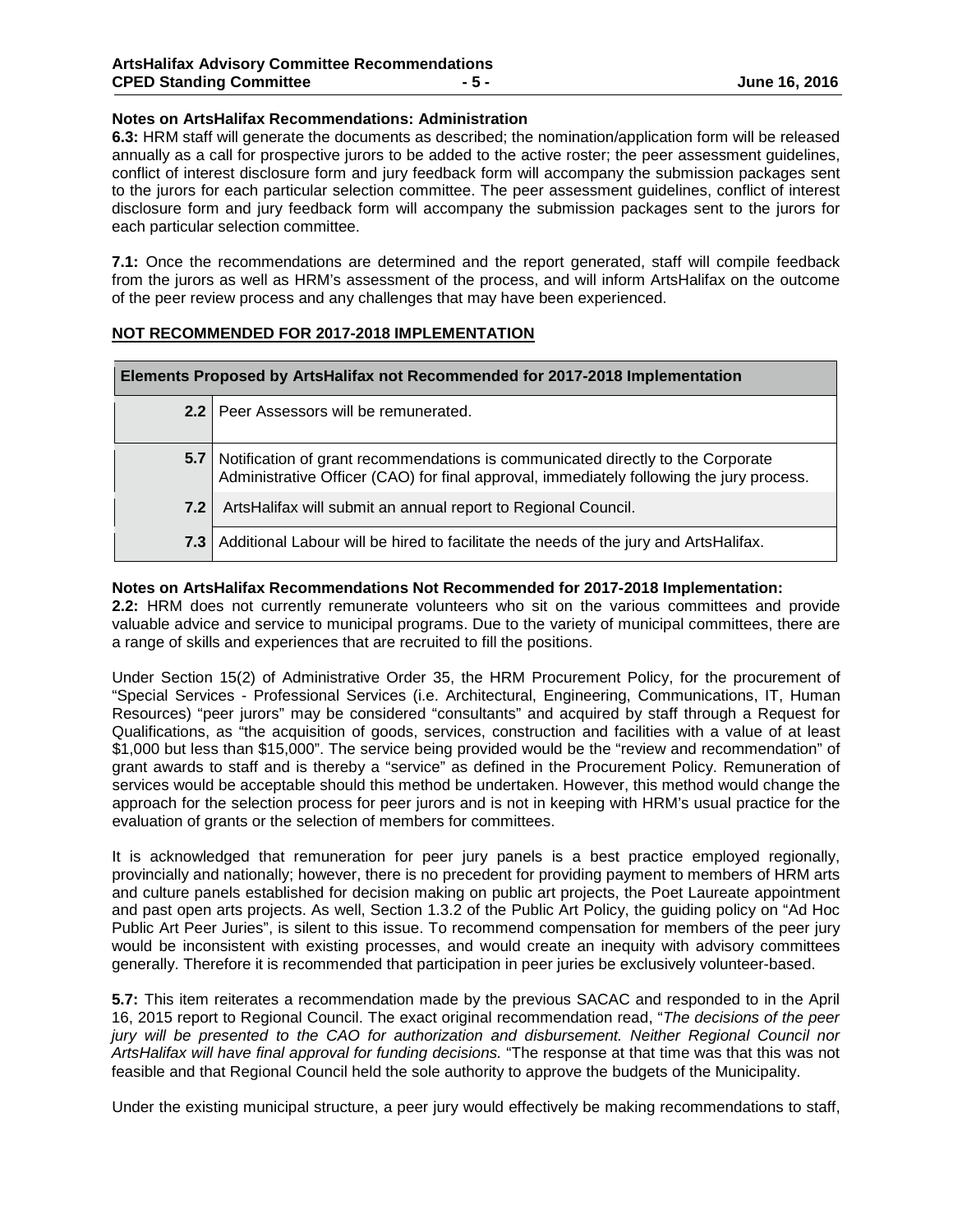who would deliver those recommendations in the form of a report to the Grants Committee, for direction to Regional Council. The basis of the recommendation from ArtsHalifax relative to the delegation of authority to approve awards is twofold:

(1) the belief that such a change would expedite the approval of the recommendations and the allocation of awarded funds to the recipient organizations, and

(2) that the process would better respect the expertise of the peer jurors as their recommendations would not be subject to further review and possible modification, at two subsequent committee stages.

As per Section 24 of Administrative Order 2014-019-GOV, the ArtsHalifax Committee is scheduled to deliver its final report to staff in advance of the 2018-2019 budget planning process with recommendations concerning the roles and responsibilities of a successor committee. While the makeup and orientation of the future phase of ArtsHalifax is yet-to-be-determined, it is anticipated changes may be proposed to the governance and administrative processes (including the reporting structure) related to the municipal service delivery to the professional arts sector. It is therefore recommended the current reporting structure through the Grants Committee to Regional Council be retained until the final report has been submitted and considered in full.

**7.2:** As per ADM-2014-019-GOV, ArtsHalifax does not currently have the mandate to report directly to Regional Council and is structured as an advisory body to staff. It is recommended the terms of reporting be maintained as currently outlined in the terms of reference until the final report has been submitted and considered in full.

**7.3:** Staff will monitor and assess the integration of the peer jury system and determine what, if any, additional resources are required, or where additional resources may be gained through collaboration with other business units with grant administration mandates**.** Any consideration of additional resources would have to be considered through the annual budget and business plan.

#### **FINANCIAL IMPLICATIONS**

There are no financial implications related to the recommendations outlined in this report. It is expected that the additional duties required by the implementation of a peer jury process can be accommodated within the existing staff complement and operating budget. Should the additional duties result in a requirement for additional resources or funding, those would be considered through the annual budget and business planning process.

#### **RISK CONSIDERATION**

There are no significant risks associated with the recommendation in this report. The risks considered rate Low. To reach this conclusion, consideration was given to operational, financial and reputational risks.

### **COMMUNITY ENGAGEMENT**

The ArtsHalifax Advisory Committee is a volunteer based advisory committee with representation from across the arts sector of HRM. In the course of making their recommendations they undertook stakeholder consultation with funders at other levels of government.

#### **ENVIRONMENTAL IMPLICATIONS**

None.

### **ALTERNATIVE**

Alternative 1: Community Planning and Economic Development Standing Committee may recommend that Halifax Regional Council not approve the establishment of peer jury review processes for the Interim Grants to Professional Arts Organization Program and not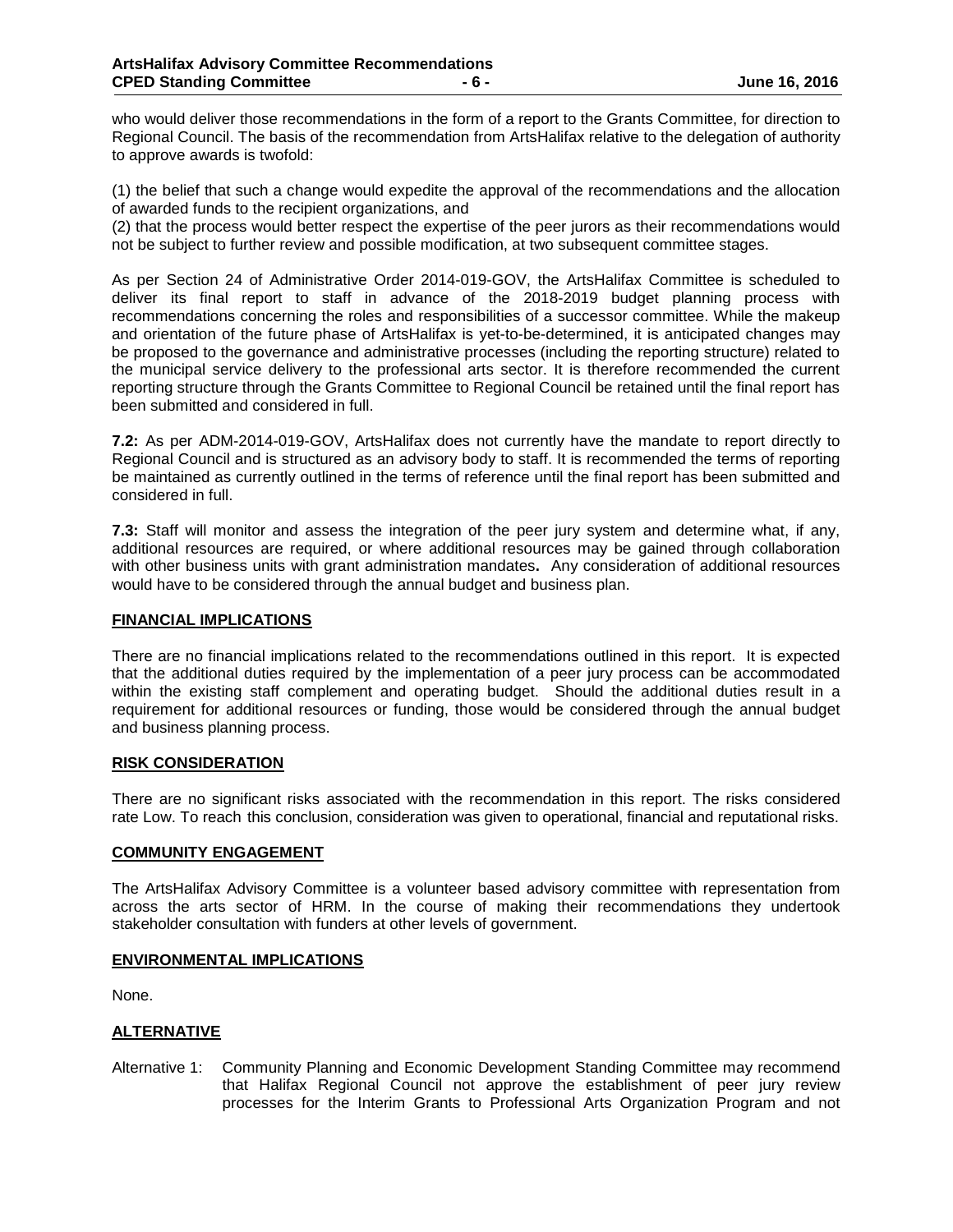amend Administrative Order 2014-007-ADM Respecting Grants to Professional Arts **Organizations** 

- Alternative 2: Community Planning and Economic Development Standing Committee may recommend that Halifax Regional Council amend the recommended approach to the implementation of a peer jury process for the Interim Grants to Professional Arts Organizations program. Should any of the amendments result in additional funding requirements, staff would need to be directed to present funding options to Audit & Finance Standing Committee for consideration.
- Alternative 3: Community Planning and Economic Development Standing Committee may recommend that Halifax Regional Council not defer consideration of the recommendation 5.7 to the Committee's final report and direct staff to review it separately.

### **ATTACHMENTS**

Attachment 1: ArtsHalifax Advisory Committee Report, Peer Jury Guidelines

A copy of this report can be obtained online at http://www.halifax.ca/council/agendasc/cagenda.php then choose the appropriate meeting date, or by contacting the Office of the Municipal Clerk at 902.490.4210, or Fax 902.490.4208.

\_\_\_\_\_\_\_\_\_\_\_\_\_\_\_\_\_\_\_\_\_\_\_\_\_\_\_\_\_\_\_\_\_\_\_\_\_\_\_\_\_\_\_\_\_\_\_\_\_\_\_\_\_\_\_\_\_\_\_\_\_\_\_\_\_\_\_\_\_\_\_\_\_\_\_\_\_\_\_\_\_\_\_\_

| Report Prepared by: | Jamie MacLellan, Community Developer, Culture & Events, 902.490.1039                     |
|---------------------|------------------------------------------------------------------------------------------|
| Report Approved by: | Original signed by:<br>Denise Schofield, Manager, Program Support Services, 902.490-6252 |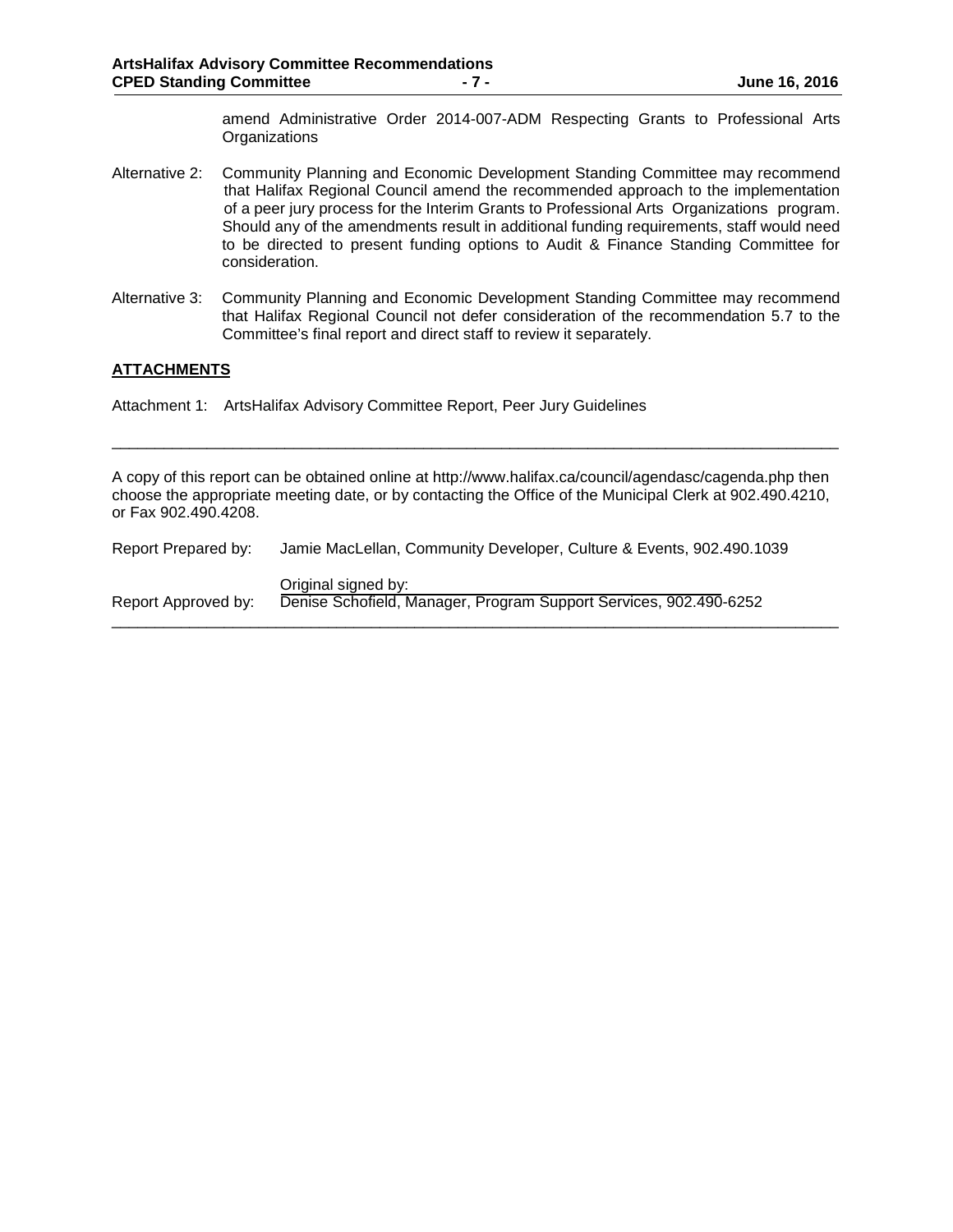# **EXECUTIVE SUMMARY**

The following document represents ArtsHalifax's recommended steps to administer a peer assessment process for the determination of merit and the allocation of arts funding. Following Special Arts and Cultural Advisory Committee (SACAC) Recommendations (March, 2014) and ArtsHalifax's review of peer assessment processes from federal, provincial and regional practices, this document outlines a process for peer assessment in Halifax Regional Municipality.

Currently, Halifax Regional Municipality does not use the peer assessed process for arts-grants. Instead, evaluation of arts-grant applications is assessed by staff-persons, with a list of recommended amounts sent to the grants council for review, before council reviews and approves of arts funding.

Peer assessment is considered the best method of assessment across many jurisdictions including the fields of academia, professional awards and in medical and scientific research. This assessment method invests in and empowers experts in their field to identify and determine excellence and merit while recognizing the unique values and character of their field. The arm's length nature of the process is integral to the success of peer assessment and fosters credibility, integrity and equity, while ensuring independence in decision-making. With this in mind, ArtsHalifax has outlined a process that defines a peer jury, while describing how a Cultural Initiatives and Events staff person - referred to as "Program Officer" in this document can facilitate a peer assessment process, beginning with juror selection and including composition, adjudication, and administrative structure, that can best serve core funding and project funding programs for eligible arts organizations in the Halifax Regional Municipality.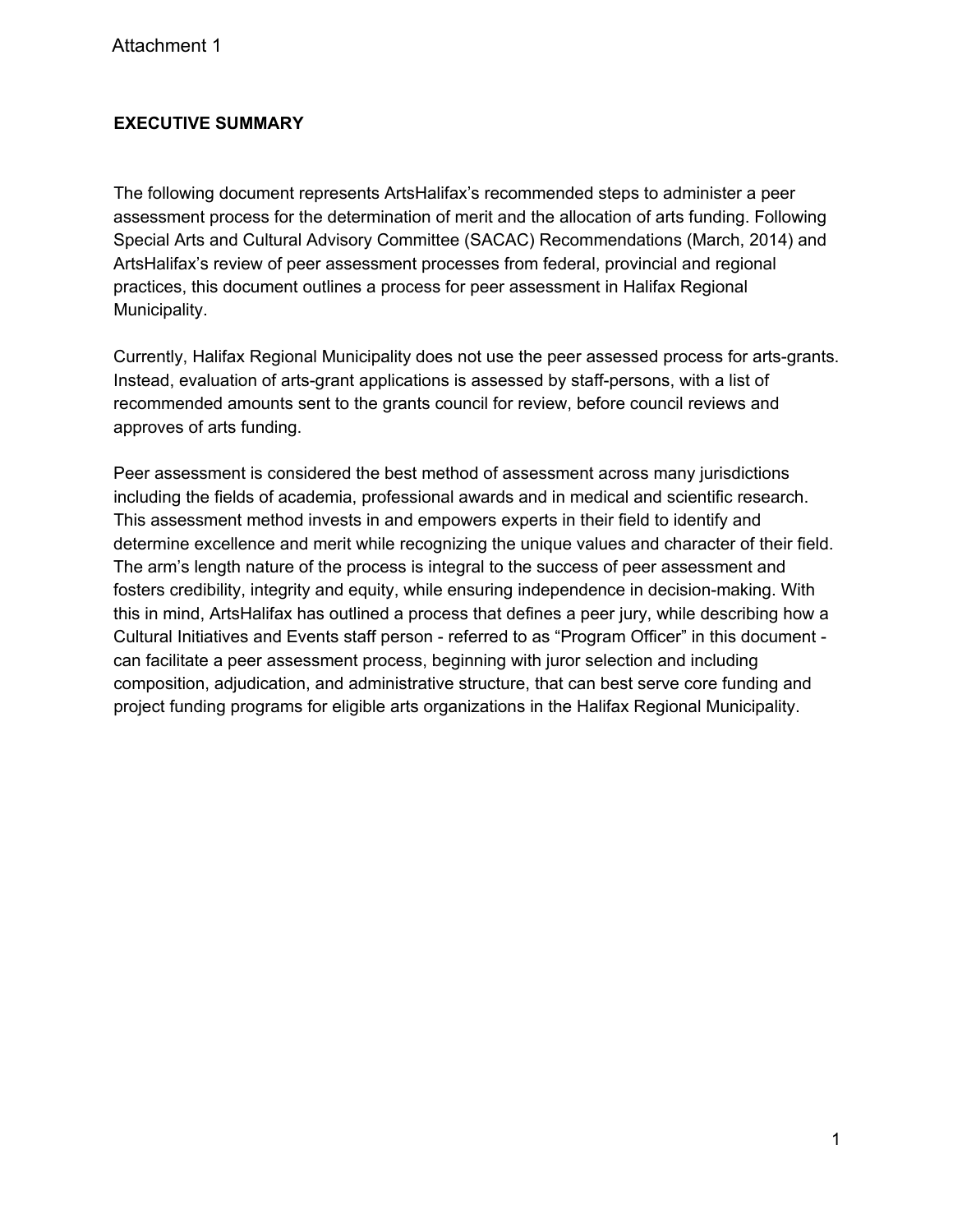# **TABLE OF CONTENTS**

| 1. Background                | 3  |
|------------------------------|----|
| 2. Definition of a Peer Jury | 4  |
| 3. Jury Selection            | 5  |
| 4. Jury Composition          | 6  |
| 5. Adjudication Process      | 7  |
| 6. Implementation            | 9  |
| 7. Administration            | 10 |
| 8. References                | 11 |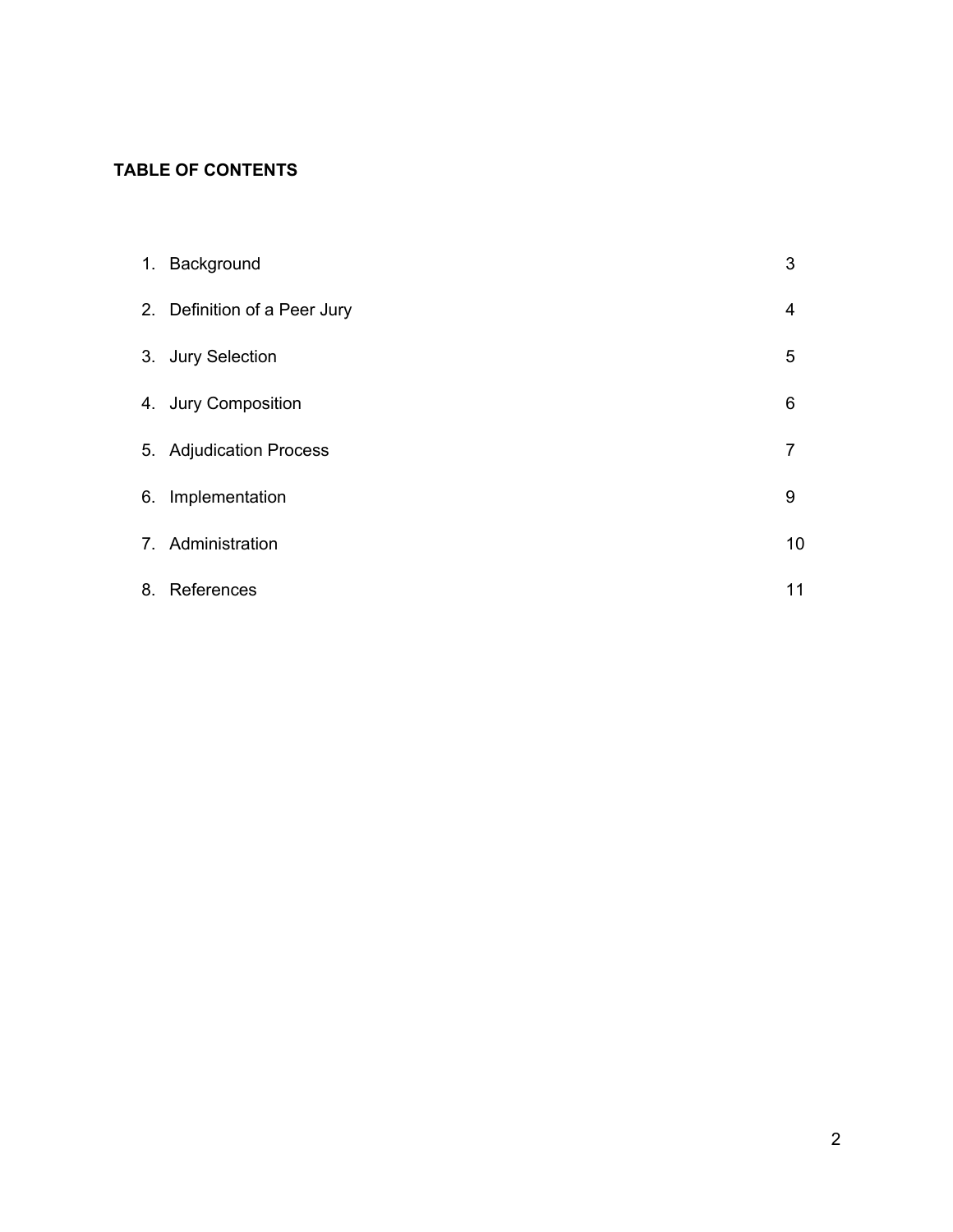# 1. **BACKGROUND**

The purpose of the ArtsHalifax Committee is to advise staff on the development of administrative processes in support of professional arts and culture in Halifax.<sup>1</sup> In September 2015, we launched our three-year process for setting out a shared vision of the arts and creative industry in Halifax.

In line with that executive order, our recommendations work to support the recommendations of the Special Arts and Culture Advisory Committee, the Halifax Cultural Plan, and the five strategic directions that have been adopted as part of the Halifax Regional Plan which include the following strategic directions:

- 1) Focused Service Delivery & Partnerships
- 2) Cultural Access & Equity
- 3) Community Character & Heritage
- 4) Lifelong Learning & Creative Development
- 5) Investment & Promotion<sup>2</sup>

In addition to these directions, we appreciate Council's need, as stewards of public funds, to implement processes that are accountable, effective, and transparent. The following document is guided by these values. It aims to provide recommendations for a peer assessment process for evaluating the merit of arts-funding applications that values equality and diversity, is accessible and represents the character of the community in which it takes place. In creating these recommendations, models of granting processes from regional arts councils (from multiple municipal and provincial organizations) and the Canada Council for the Arts were consulted, as well as representatives from Arts Nova Scotia, Music Nova Scotia, and the Canada Council.

<sup>1</sup>As advised in March 2014 by the Special Arts and Culture Advisory Committee Recommendations, and as executed in ADMINISTRATIVE ORDER NUMBER 2014-019-GOV.

<sup>2</sup> http://www.halifax.ca/council/agendasc/documents/10-1-4Draft3.pdf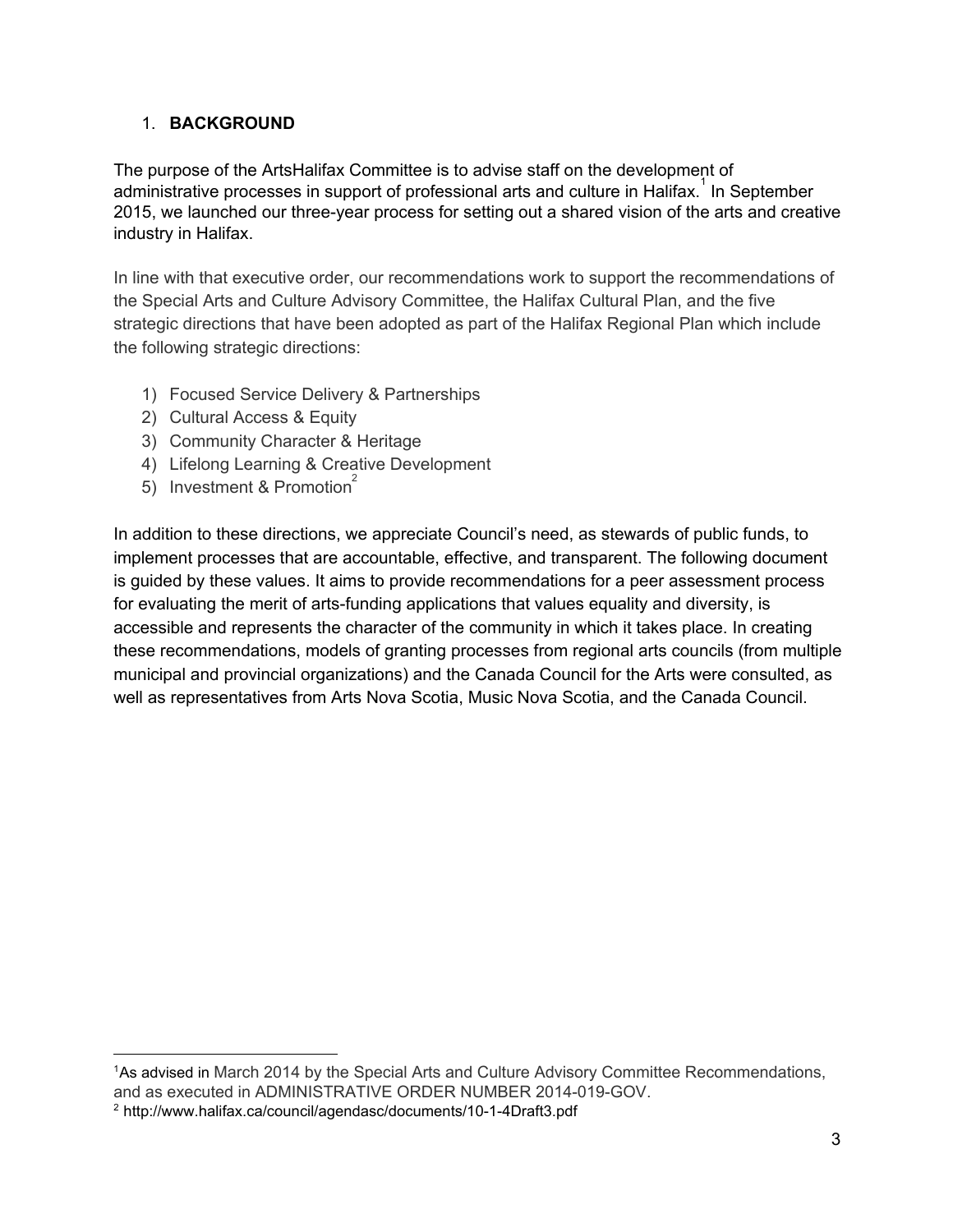# 2. **DEFINITION OF PEER JURY**

Peer Jury is a process for evaluating the merit of applications made for arts funding under the Interim Grants to Professional Arts Organization Program, which has been approved by Regional Council and structured under Administrative Order 2014-007-ADM.<sup>3</sup> Peer assessment provides a method that is accountable as it empowers experts in their field to identify and determine excellence and artistic merit<sup>4</sup>.

## **2.1 Peers will perform the assessment**

A peer is someone who self-identifies as an professional artist, arts administrator, cultural worker, or person actively involved in related communities of interest. This can include emerging artists who demonstrate a commitment to pursuing professional arts career through training, practice, or mentorship.

## **2.2 Peer Assessors will be remunerated**

Many of the guidelines above include extensive time and labour from jurors in the review, adjudication, and assessment process. The value of consulting time from arts-professionals should be rewarded at minimum industry standards of \$100 per day<sup>6</sup>. Additionally, a reading fee per application shall be paid, that varies according to application length and type.

<sup>3</sup> ArtsHalifax will advise staff on matters of administrative process within the approved parameters of the Administrative Order.

<sup>4</sup> Merit is assessed through the following criteria: artistic merit, impact, and viability.

<sup>&</sup>lt;sup>5</sup> A professional artist is someone who has received public or peer recognition for their work, their work has been presented to the public, and they have received training in an educational institution or from a practitioner or teacher recognized within his or her profession or within the established practice of his or her cultural traditions. This can include emerging artists that are committed to pursuing their craft and have training.

 $6$  to note, this is signifigantly lower than the minimum daily fee as recommended by Canadian Artists' Representation/Le Front des artistes canadiens, as described online at

http://carcc.ca/fee\_schedule\_2015\_4\_professional.html#C1, and more in line with Nova Scotia Average wages for artists as described by Statistics Canada online at

http://www.statcan.gc.ca/tables-tableaux/sum-som/l01/cst01/labr69d-eng.htm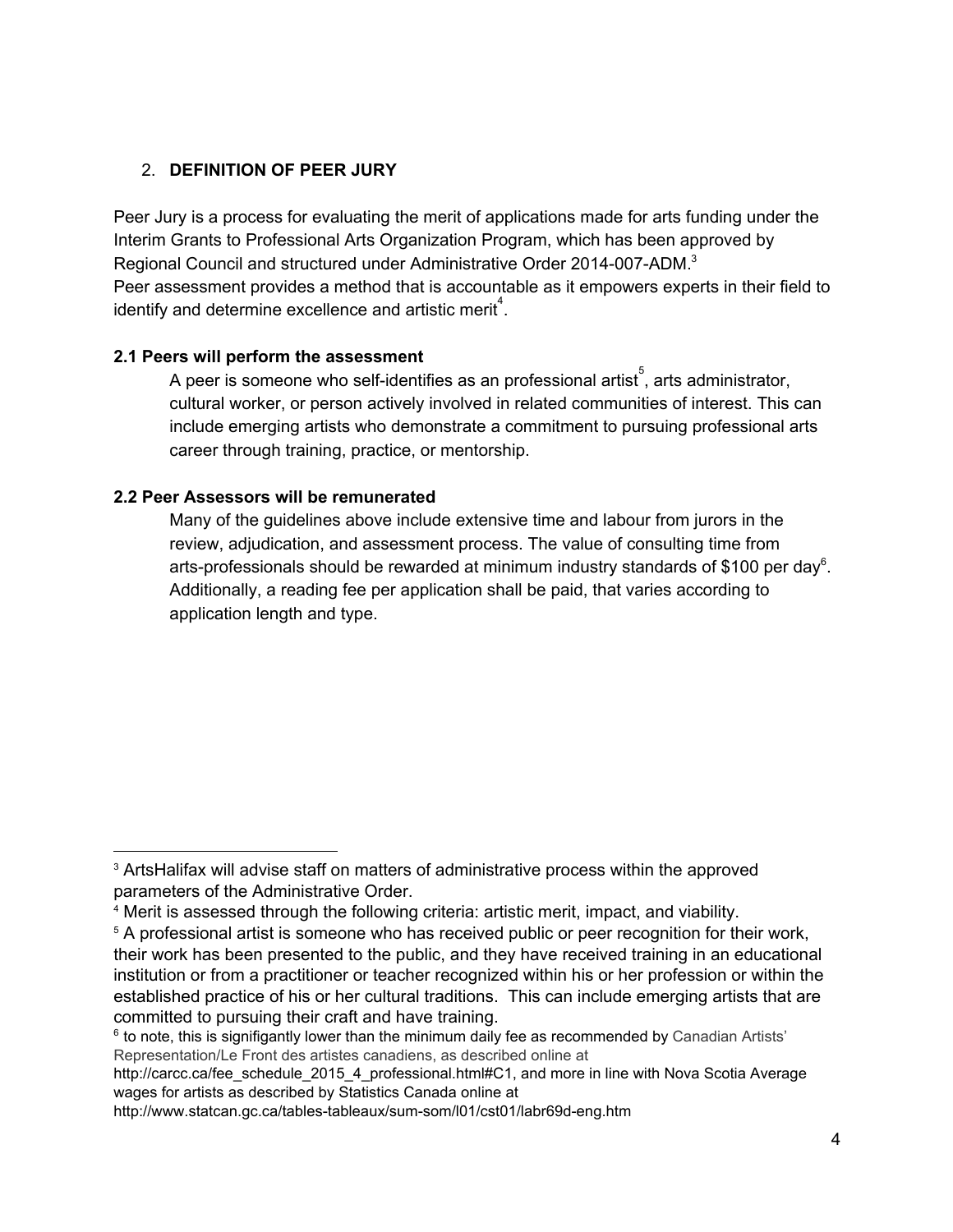## 3. **JURY SELECTION**

## **3.1 The Program officer shall disseminate an open call for jurors**

It is part of the program officer's role to ensure that the call for jurors is disseminated widely and that diverse groups are engaged (see Appendix 2). Additionally, consideration could be given to bringing in jury members from outside of the Halifax Regional Municipality if necessary to ensure diversity of culture or experience.

### **3.2 Peer jury applicants will be asked to identify themselves and relevant information**

Within the application, jurors will be asked to self-identify their practice/craft(s), experience in the field, any notable achievements related to the arts and any additional information that is deemed valuable, including an invitation to identify their diversity should they so choose.

## **3.3 Prospective jurors will identify any potential conflict of interest.**

Each juror will be provided with a list of applicants prior to deliberations. Prospective jurors that are approached regarding an upcoming jury process are obligated to identify any potential conflict of interest in relationship to listed applicants.

A conflict of interest in the case of ArtsHalifax peer assessment process includes, but is not limited to, any situation where a juror may receive financial gain from the project, be an employee or employer, client, be a board member of an applicant, or be a spouse or relative of the applicant, or where a close personal relationship could be perceived as a conflict of interest.

## **3.4 The Program Officer will review and assess potential conflicts of interest**

It is at the Program Officer's discretion whether the juror is still eligible to sit on the jury. Should the juror still be allowed to sit on the jury, they must abstain from deliberation and scoring of the application in question and should leave the room during the discussion of the application.

## **3.5 The Program Officer will select the Peer Assessors**

A Program Officer will execute the juror selection process. Guidelines and criteria for this selection follow in Jury Composition.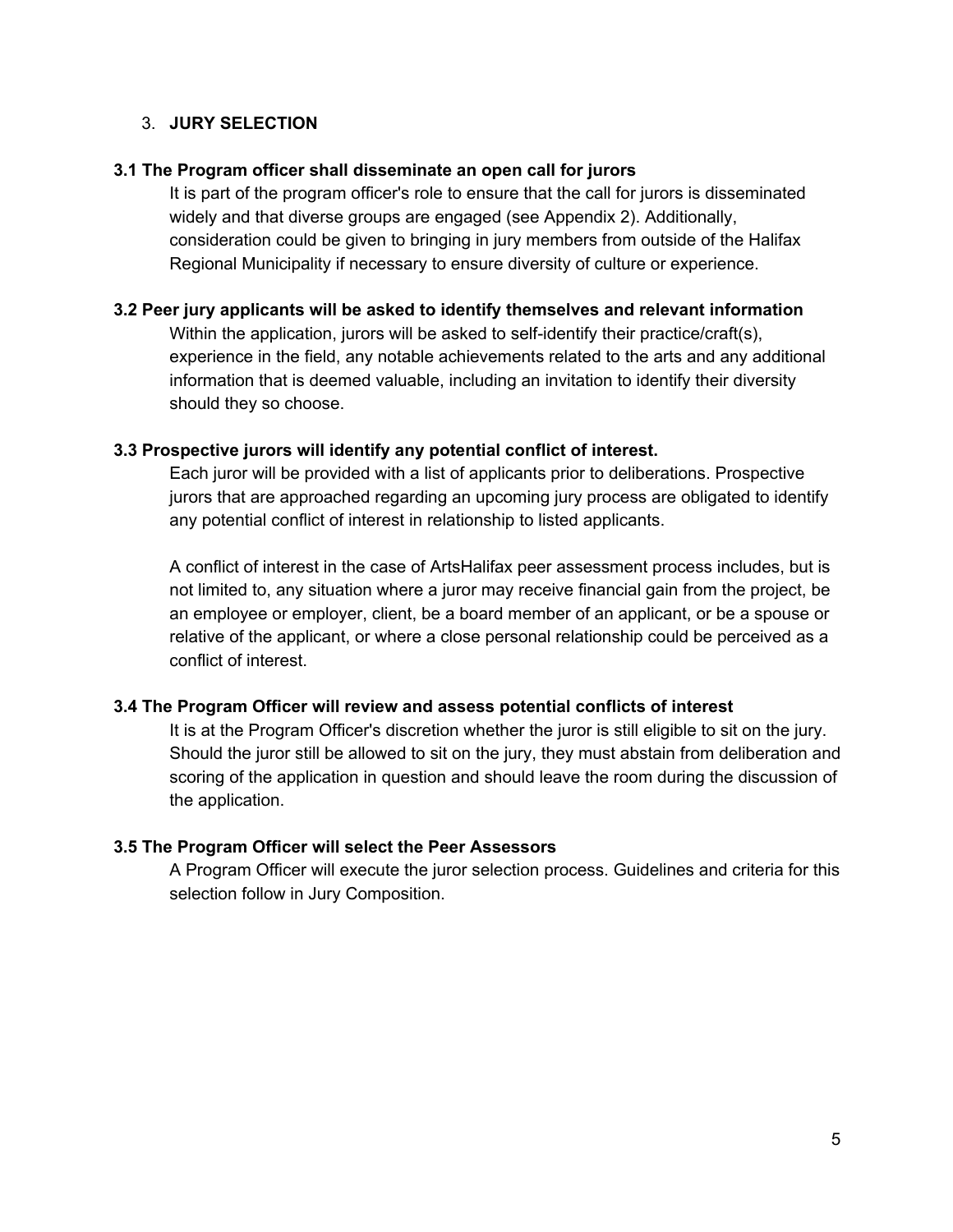## 4. **JURY COMPOSITION**

## **4.1 Separate juries will assess Operating and Project grants.**

As operating and project grants may require different areas and breadth of expertise for their accurate assessment (ie. differences in administration and budgeting experience) separate juries will be composed for the Operating and Project grants to better reflect the nature of the applications.

## **4.2 Juries will consist of at least three and no more than five people, facilitated by the Program Officer**

To support an efficient and timely process, the program officer will maintain a jury of 3-5 people.

# **4.3 Whenever possible, the variety of artistic disciplines and experience in the applications will be reflected in the selection of jury members.**

As peers should assess applicants, the juror selection process shall always include jurors with experience that reflects the applicants. Jurors with multidisciplinary backgrounds can considered to represent more than one discipline.

# **4.4 The composition of juries will be guided by values of diversity of practice, culture, age and gender equity.**

Whenever possible, juries will represent the diversity of cultures, ages and genders in Halifax.

## **4.5 A juror shall sit on no more than one jury every two years.**

It is important that a number of new jurors participate in the process each year. In order to ensure that perspectives remain balanced and fresh. Therefore a juror shall only sit on one jury every two years, and if possible, no single juror should sit twice for the same program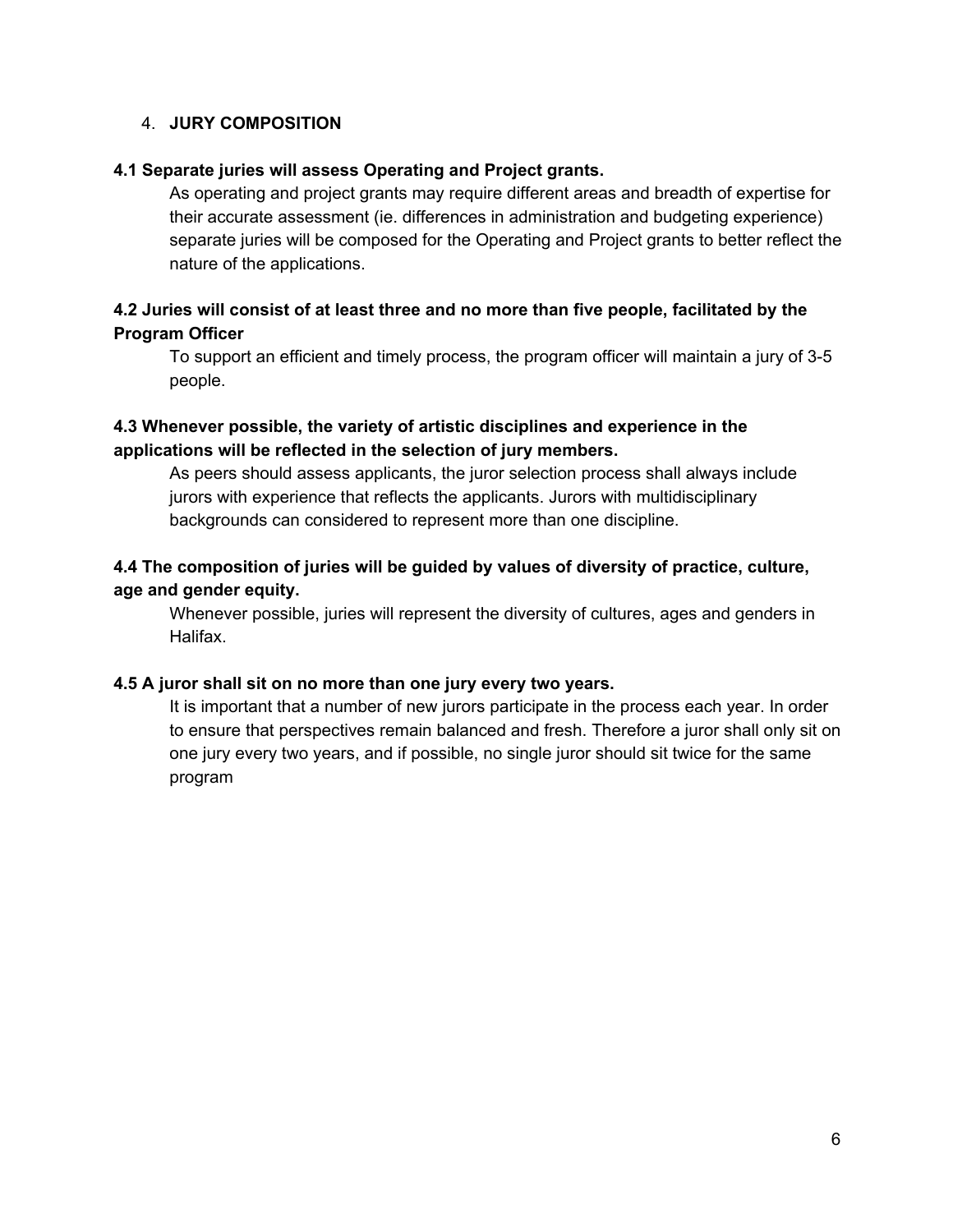# 5. **ADJUDICATION PROCESS**

## *Before the Jury:*

# **5.1 Jurors are provided the applications, evaluation form, Conflict of Interest Disclosure Form, and related materials to review.**

Jurors will be provided with sufficient time to review applications, conduct associated research, and arrive on assessment day prepared to discuss the material in depth

*During the Jury:*

**5.2 Jurors discuss each application as facilitated by the Program Officer**

**5.3 After discussion, Jurors provide their individually assessed application-scores to the Program Officer**

**5.4 During a break, the Program Officer will aggregate these scores into an overall score for each recommended applicant, resulting in a rank order of all applicants.**

**5.5 The Jury then reviews the rank of all applicants, the amount of available and then proceeds to recommend funding amounts (on the basis of the rank order agreed to by the jurors) until these funds have been fully depleted.**

## *After the Jury:*

# **5.6 Peer assessors must treat both the material that they review and any discussions related to their assessment as confidential.**

They must not disclose information about grant applications or award nominations. They must not discuss the names of the applicants or nominees, the recommendations, nor any comments made by other peer assessors during a committee meeting

# **5.7 Notification of grant recommendations is communicated directly to the Corporate Administrative Officer (CAO) for final approval, immediately following the jury process.**

When confirmed by the CAO, results are posted to the agency's website within 30 days of the jury. This will require amendments to administrative order 2014-007-ADM to allow the CAO to approve all peer assessment applications, expediting the current mutli-council system.

By altering this administrative order as outlined above, HRM will continue to invest in the five strategic directions outlined in the Cultural and Regional Plan by: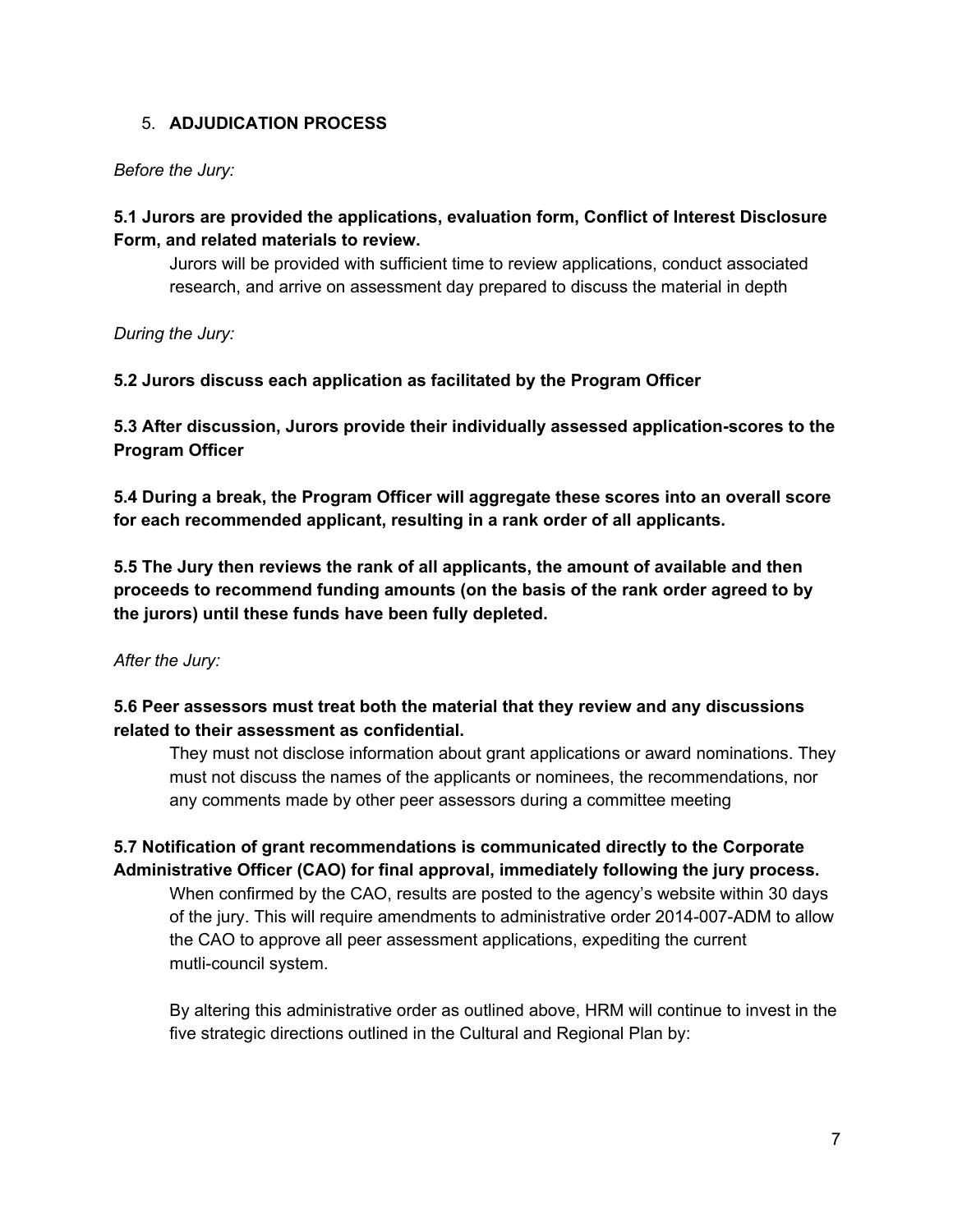- Allowing a more direct, focused, and time-efficient process of service delivery while partnering with the talent and wisdom of the communities directly affected.
- Enabling programs to be assessed by peers whose experience, artistic discipline and with cultural backgrounds reflect the diversity of applications and HRM.
- Allowing peers from the community to review, assess, and make direct recommendations on applications supports the unique character and heritage of the communities they represent
- Including jurors of all ages and experience to be a part of the peer assessment process and recommendation process, we empower learning and connections between artists in different disciplines, experience, background and perspective
- Investing directly in the decisions made by the peer assessment jury allows HRM to promote a relationship of openness and faith in HRM's growing artistic community while removing risks of politicizing the funding decisions by those who are not peers.

## **5.8 Applicants are informed of the jury's decision in writing.**

If after reviewing the decision, applicants who would like additional they may contact the program officer.

## **5.9 The names of jurors will be kept confidential until three months after a given grant deadline.**

To protect jurors privacy and the integrity of the Jury's decisions, no personal information of the Jurors will be distributed or published until 3 months after the grant deadline.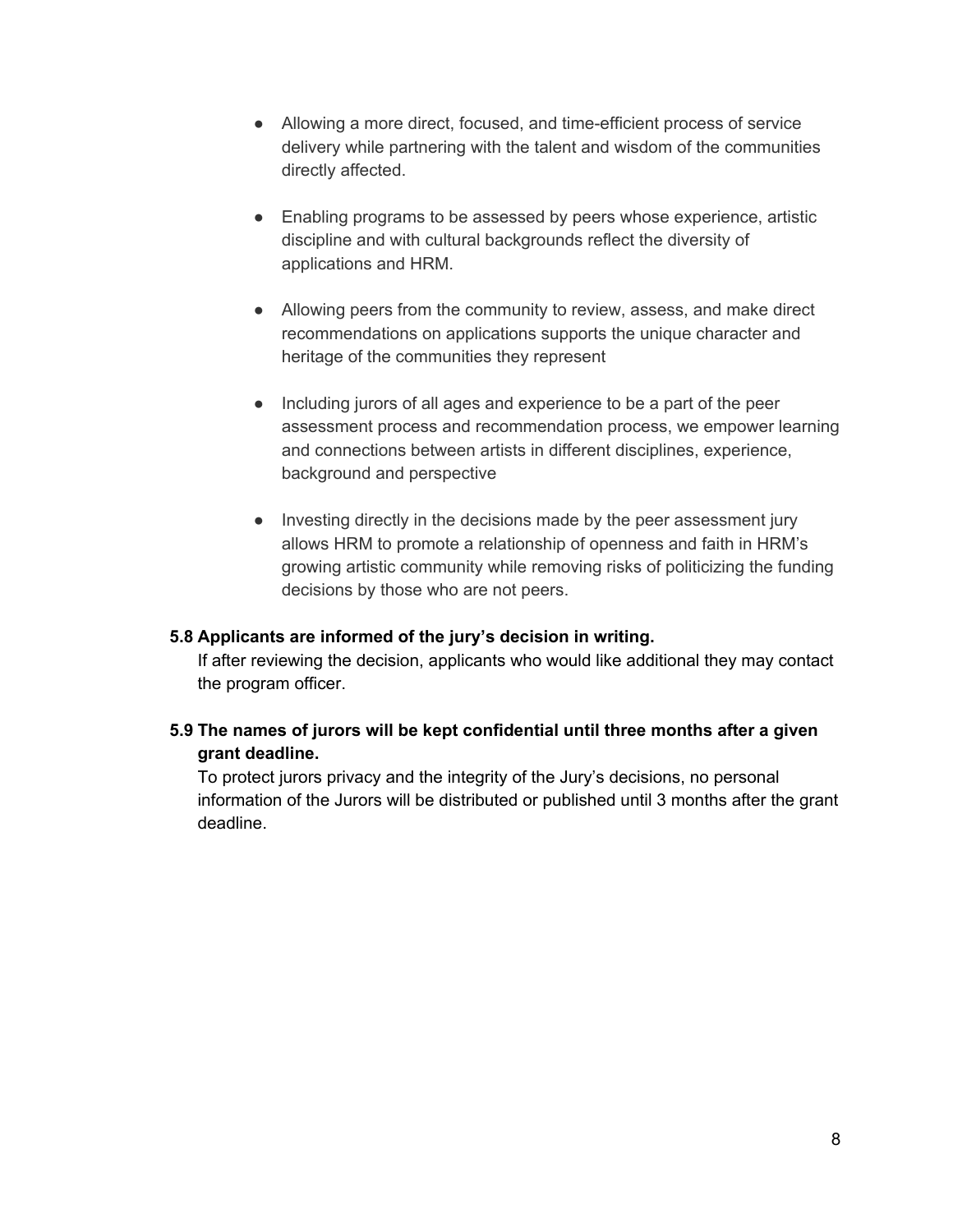## 6. **IMPLEMENTATION**

## *The implementation process will consist of two phases:*

### **6.1 Spring Initial Implementation Phase**

The initial implementation of the jury process will begin in the spring of 2016 for the Project and Operating Programs. This phase will include: drafting of documents (see below for list of documents), disseminating an open call for jurors, exploration of possible conflict of interests, selecting jurors and composing juries for the 2016 funding year, facilitating an adjudication process as outlined in this document - yet submitting recommendations to the existing grants committee in line with the existing process as outlined in administrative order 2014-007-ADM. A report will be composed by the Program Officer on the spring implementation phase for ArtsHalifax. Performing these duties may require the hiring or contracting of additional labour, as assessed by Cultural Initiatives and Events staff.

## **6.2 Full integration Phase**

After the initial spring implementation, documents, policy and feedback will be brought back to the ArtsHalifax Committee through the report mentioned in section 6.1. This report, and feedback from other stakeholders, will be assessed by ArtsHalifax during the summer of 2016 in order to revise, improve, finesse the peer jury structure, and pursue amendments to administrative order 2014-007-ADM with the support of HRM staff. This review and recommendations for the future will be sent to council for approval.

### **6.3 The Program Officer will generate the following documents:**

- Peer juror nomination/application form: A document that Halifax artists must submit in order to participate in a peer jury.
- A copy of peer assessment guidelines: For transparency's sake, a document must be available to jurors and to the public citing how decision are made for Halifax's arts grants and why the peer assessment process is used
- Conflict of Interest Disclosure Form: This document enables prospective peer jurors to identify potential conflicts of interest well before they meet to deliberate. The document also enables city staff to highlight what is considered a conflict of interest - and provides ample time for any issues of potential bias to be raised by artists and discussed by appointed city staff (see Appendix 1 for details on conflict of interest).
- Jury Feedback Form: This document enables jurors to provide feedback to the Program Officer regarding the peer assessment process, speak to the needs of the communities they represent, reflect on the program, city staff involvement, and criteria in order to maintain the integrity and responsiveness of programs.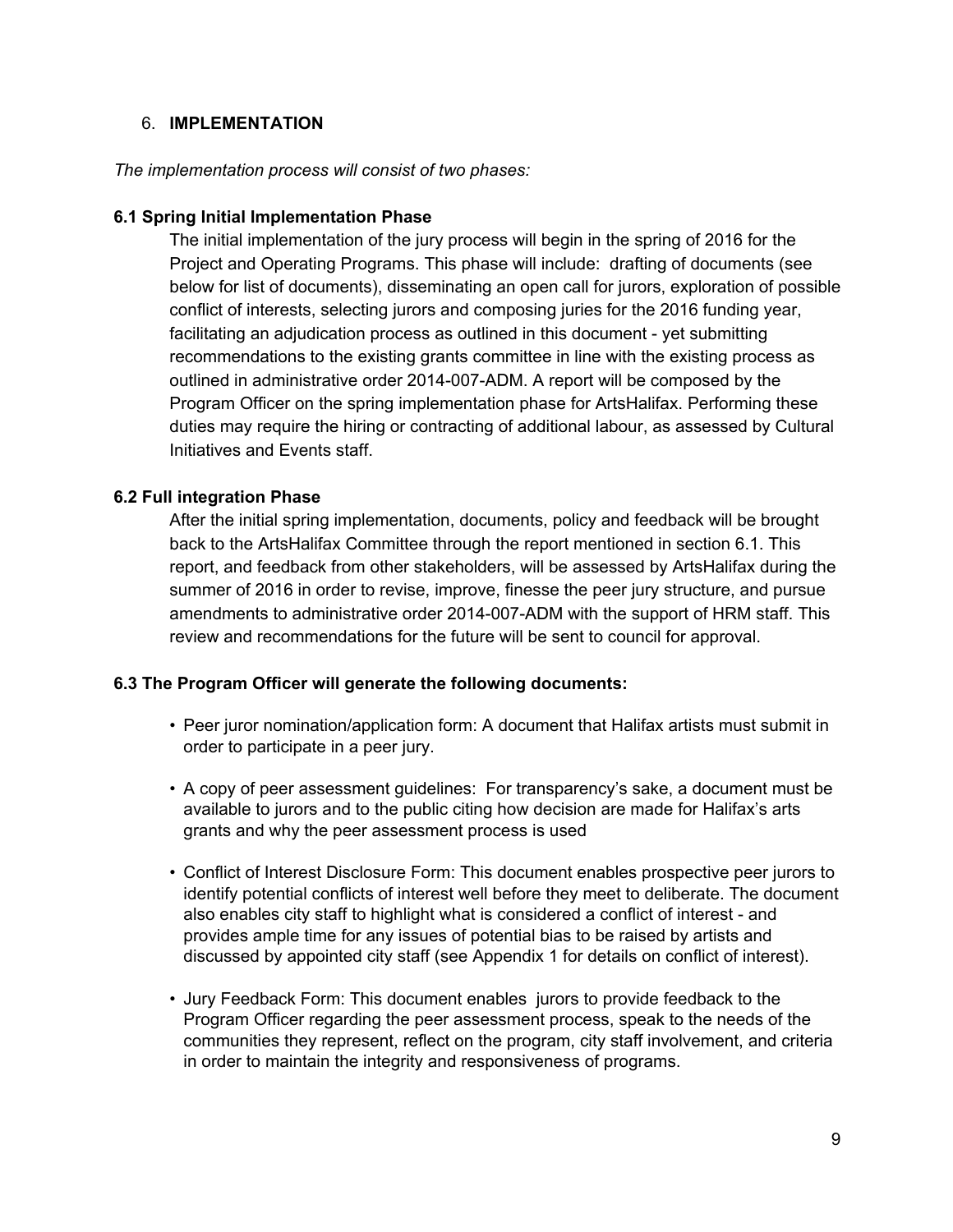# 7. **ADMINISTRATION**

## **7.1 The Program Officer will submit a report for annual assessment**

To ensure that the process and composition of the jury remains in the spirit of the guidelines outlined in this document, the Program officer will maintain a record of the process, including a list of jurors, feedback, and other relevant records, to submit to ArtsHalifax for annual review and assessment.

## **7.2 ArtsHalifax will submit an annual report to council**

Working with the Program Officer, ArtsHalifax will generate a final annual report of the peer assessment program, with further recommendations if needed.

## **7.3 Additional Labour will be hired to facilitate the needs of the jury and ArtsHalifax**

The workload related to the "program officer" as outlined in the guidelines that follow are in addition to the current workload of Halifax Regional Municipality (HRM) staff. Extra staff or contracted labour will be hired for this work.